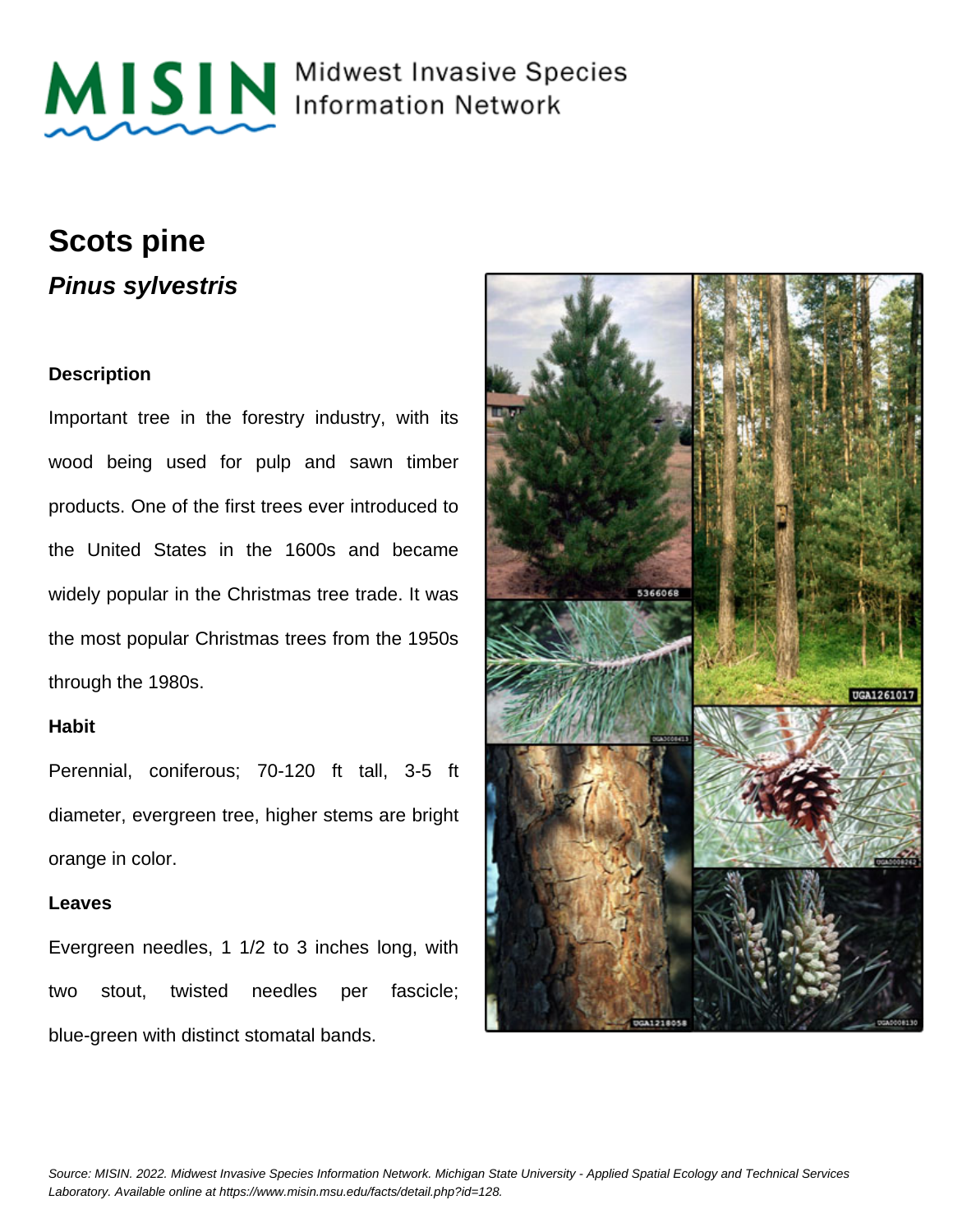

#### **Stems**

Moderately stout; green when young, changing to yellow-brown to olive-brown with large orangish, narrowly ovoid buds.

#### **Flowers**

Monoecious, males cylindrical, yellow in color, in large clusters along twigs; females oval, yellow-green to purple in color.

#### **Fruits and Seeds**

Cones are ovoid, 1 1/2 to 2 1/2 inches long, yellow-brown in color and slightly stalked, umbo is somewhat armed, with a blunt spine; apophysis resembles a pyramid, particularly on basal scales; maturing in the fall.

#### **Habitat**

Native to Scotland and Europe. Grows well in moist, well-drained soils. Found in old fields, roadsides, open bogs, and open forested areas.

#### **Reproduction**

By seed.

#### **Similar**

Jack Pine (Pinus banksiana); Ponderosa Pine (Pinus ponderosa); Swiss Mountain Pine (Pinus uncinata).

#### **Monitoring and Rapid Response**